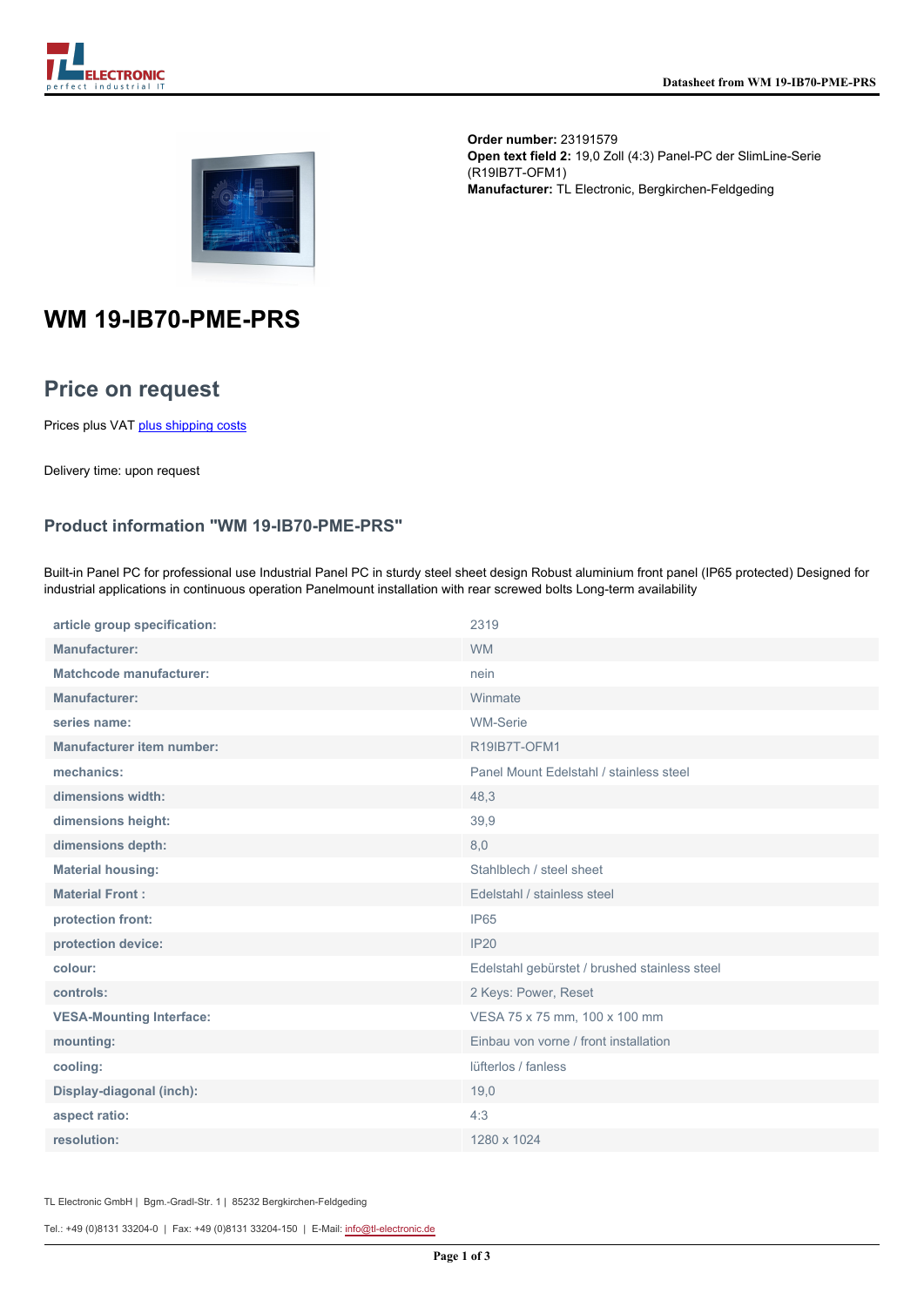| brightness:                     | $250 \text{ cd/m}^2$              |
|---------------------------------|-----------------------------------|
| contrast:                       | 1000:1                            |
| Display-Technology:             | LCD, LED Backlight                |
| <b>Touch-Screen or glass:</b>   | <b>Resistive Touch</b>            |
| <b>Touch Interface:</b>         | <b>RS-232</b>                     |
| <b>Manufacturer controller:</b> | Premier                           |
| voltage input DC:               | <b>12 V/DC</b>                    |
| external power supply:          | 12 V/DC, 100 - 240 V/AC, 4-pin    |
| input:                          | 45 Watt                           |
| <b>VGA:</b>                     | 1 x 15-pin D-sub                  |
| USB:                            | 1 x USB 3.0, 3 x USB 2.0          |
| serial:                         | 2 x RS-232, 1 x RS232/422/485     |
| Audio:                          | 1 x Line-in (3,5 mm), 2 x Speaker |
| LAN:                            | 2x RJ45 - 10/100/1000 Mbps        |
| <b>PS/2:</b>                    | 2x Mini-DIN                       |
| <b>Mainboard form factor:</b>   | Mini-ITX                          |
| chipset:                        | Intel System on chip              |
| <b>CPU Typ:</b>                 | Celeron Bay Trail-M               |
| <b>CPU Model:</b>               | N2930                             |
| CPU 64bit:                      | Ja                                |
| <b>CPU</b> speed:               | 1,8 GHz                           |
| <b>CPU cores:</b>               | $\overline{4}$                    |
| <b>CPU socket:</b>              | CPU Onboard                       |
| RAM size (MB):                  | 4096                              |
| RAM max. size (MB):             | 8192                              |
| <b>RAM Number of benches:</b>   | $\mathbf{1}$                      |
| <b>RAM Typ:</b>                 | SO-DDR3                           |
| <b>RAM</b> speed:               | 1600                              |
| <b>Grafik Controller:</b>       | Intel HD Graphics Z3700 series    |
| <b>Audio Controller:</b>        | Realtek ALC886 HD Codec           |
| safety:                         | <b>TPM 1.2</b>                    |
| connections SATA:               | $\mathbf{1}$                      |
| <b>CPU class:</b>               | Atom / Celeron                    |
| <b>HDD</b> design:              | 2.5"                              |
| <b>SSD design:</b>              | 2.5"                              |
| SSD capacity (GB):              | 128                               |
| <b>Ethernet connections:</b>    | $2 \times RJ-45$                  |
| <b>Ethernet data transfer:</b>  | 2 x Gigabit-LAN                   |
| <b>Ethernet Controller:</b>     | Intel I210-AT                     |
| <b>MiniPCle Slot WLAN/WWAN:</b> | $\mathbf{1}$                      |
| operating-system support:       | Windows 7 / 8.1 / 10 IoT          |
| operating temperatur min.:      | $0^{\circ}$ C                     |

TL Electronic GmbH | Bgm.-Gradl-Str. 1 | 85232 Bergkirchen-Feldgeding

Tel.: +49 (0)8131 33204-0 | Fax: +49 (0)8131 33204-150 | E-Mail: [info@tl-electronic.de](mailto:info@tl-electronic.de)